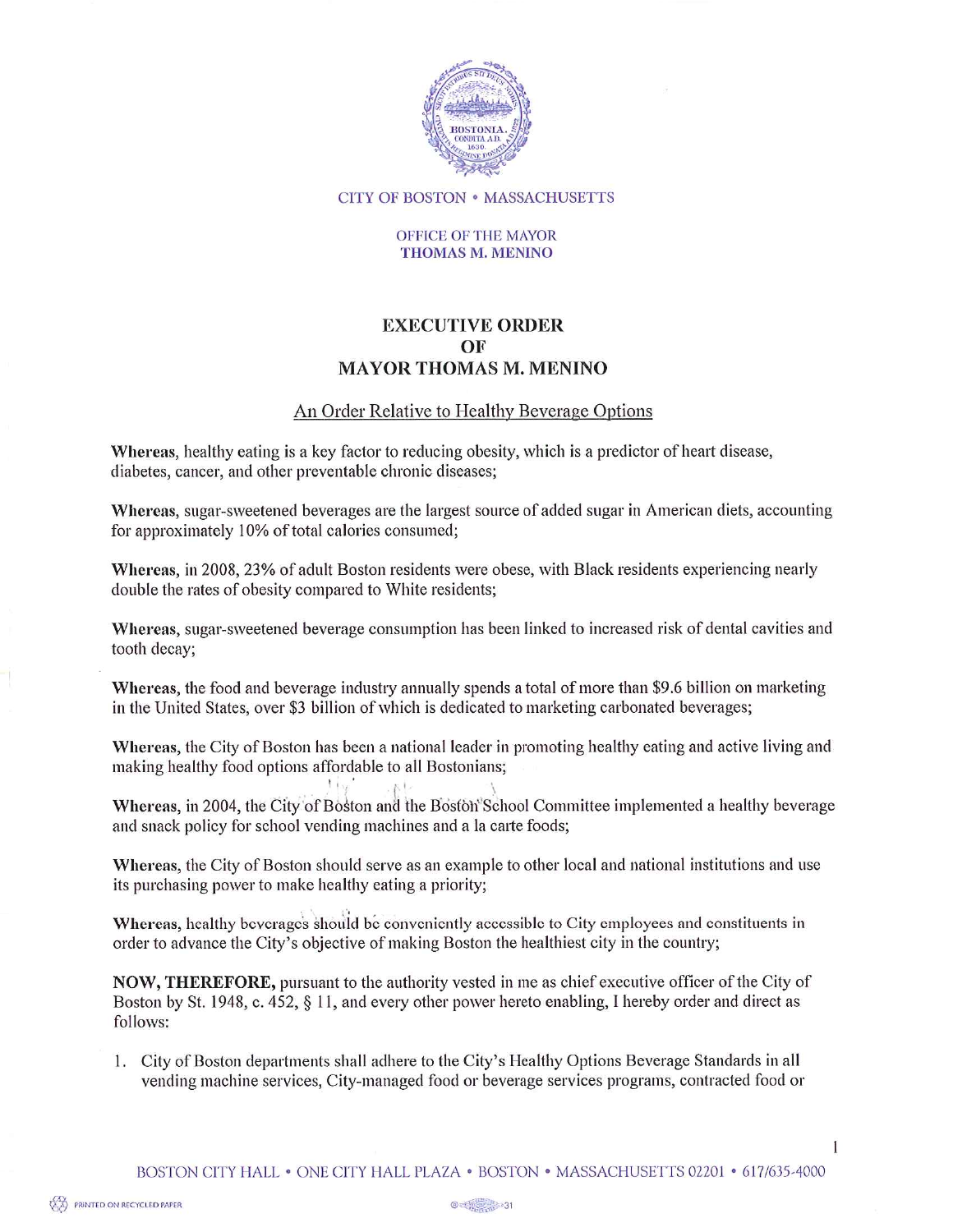beverage services, food or beverage procurement, leases and other agreements for food or beverage concessions in or around City-owned buildings;

- 2. Beginning six months after this order takes effect, transition to healthy beverages shall be made upon the renewal or renegotiation of contracts, and shall be incorporated into all relevant requests for proposals and other bidding or procurement processes. In the interim period before the renewal of contracts or agreements, relevant City departments are encouraged to transition to a product mix that reflects the Healthy Options Beverage Standards, to the extent possible under existing contracts. In the absence of any binding contract or agreement, change of product mix to comply with the Healthy Options Beverage Standards shall be implemented within 6 months after this order takes effect:
- 3. Within 30 days, the City shall establish a Healthy Options Coordinating Committee, under the leadership of the Executive Director of the Boston Public Health Commission, that shall include representatives of relevant City departments, to coordinate implementation of this executive order;
- The Healthy Options Coordinating Committee shall review the findings of an assessment and 4. inventory of beverage points of purchase and distribution subject to the Healthy Options Beverage Standards, including an analysis of existing contracts and policies, the results of which will be distributed to City departments along with other resources to assist with the implementation of this order;
- 5. The Healthy Options Coordinating Committee, under the leadership of the Executive Director of the Boston Public Health Commission, shall review the Healthy Options Beverage Standards periodically, but at least once every three years from the date of implementation. Such review shall take into consideration the progress of implementation and ensure that the Healthy Options Beverage Standards continue to meet or exceed current dietary recommendations based upon the latest scientific evidence and shall include consideration of standards for healthy snacks and foods:
- 6. Promotional space on vending machines (e.g., sides, front graphic panel, etc.) including but not limited to the language and graphics, and other City-owned property or City-managed public events shall not be used to promote products unless they qualify as Healthy Options Beverages as defined by this order.

Thomas M. Menino Mayor of Boston

Dated:

 $7 - 7 - 11$ 

 $\overline{2}$